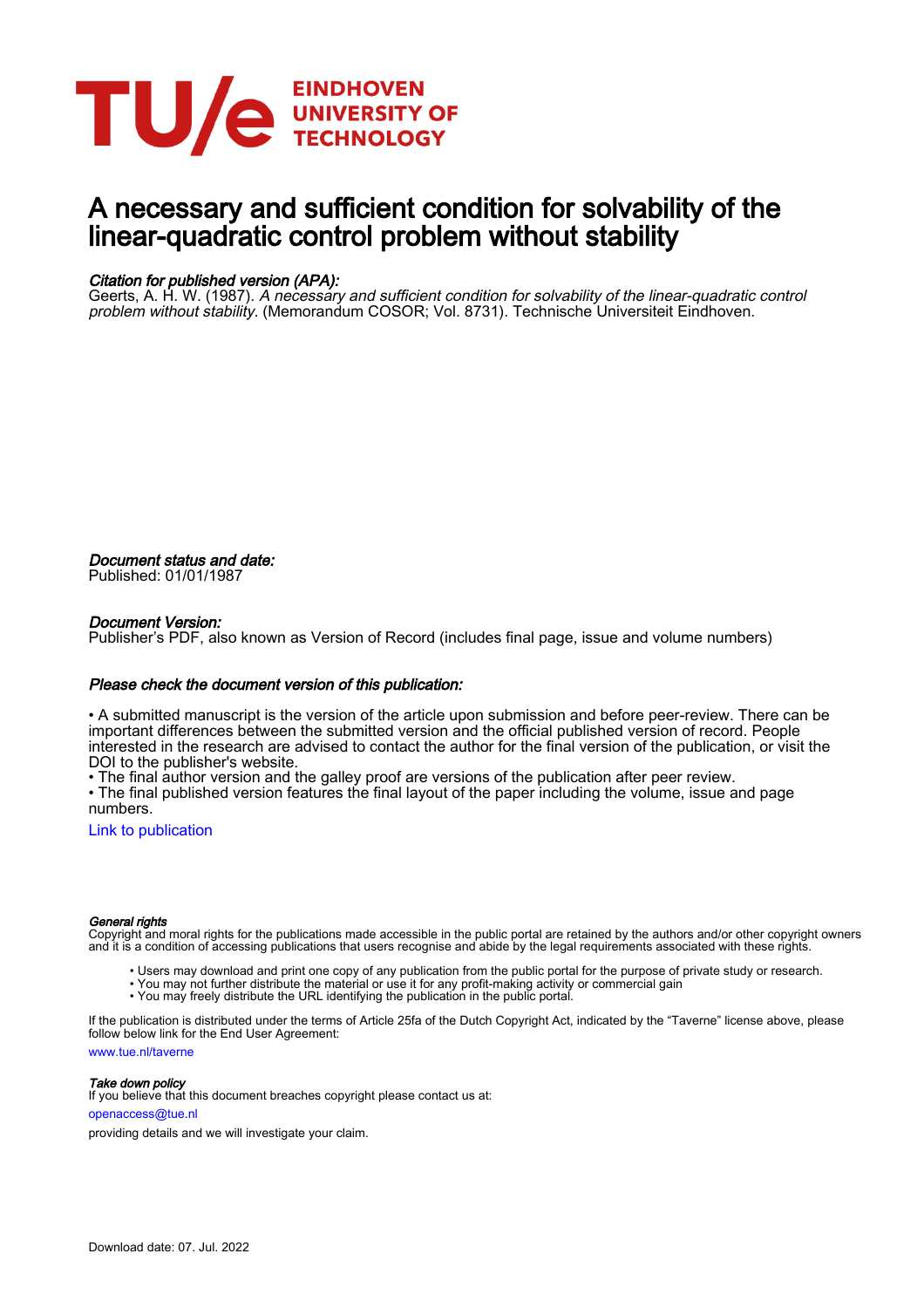## EINDHOVEN UNIVERSITY OF TECHNOLOGY Department of Mathematics and Computing Science

COSOR-memorandum 87-31

 $\pmb{\ast}$ 

A necessary and sufficient condition for solvability of the linear-quadratic control problem without stability

by

A.H.W. Geerts

Eindhoven University of Technology Department of Mathematics and Computing Science P.O. Box 513 '5600 MB Eindhoven The Netherlands

> Eindhoven, October 1987 The Netherlands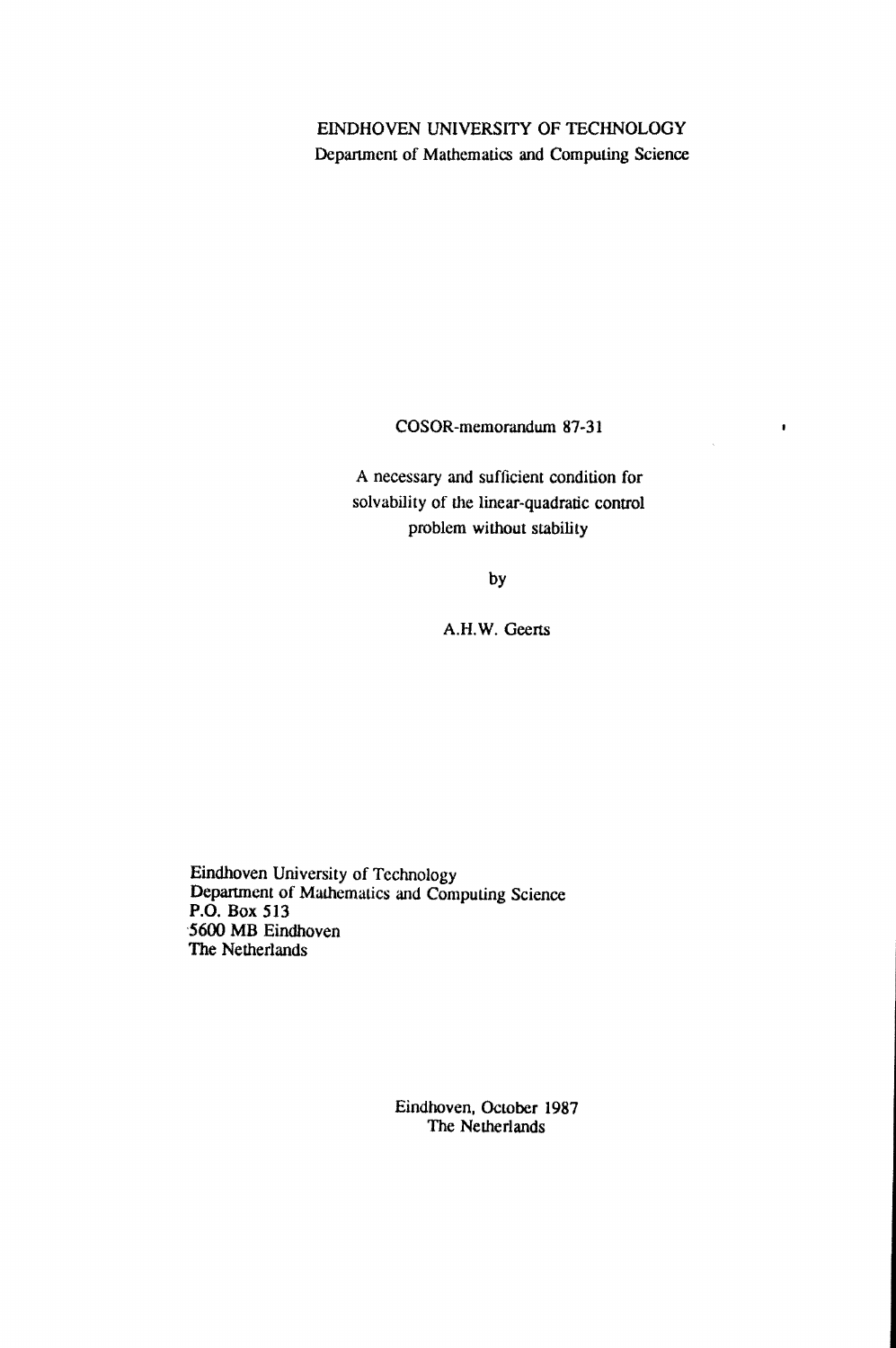# A NECESSARY AND SUFFICIENT CONDITION FOR SOLVABILITY OF THE LINEAR-QUADRATIC CONTROL PROBLEM WITHOUT STABILITY

### **ABSTRACT**

In this short paper a necessary and sufficient condition is given for the existence of a minimizing control for the regular non-negative definite linear-quadratic control problem without stability.

#### KEYWORDS

Linear-quadratic control problem, stabilizability, optimal input, quotient space, Riccati equation.

October 1987

 $\mathcal{L}_{\rm{max}}$ 

Research supported by the Netherlands Organization for the Advancement of Pure Scientific Control (Z.W.O.).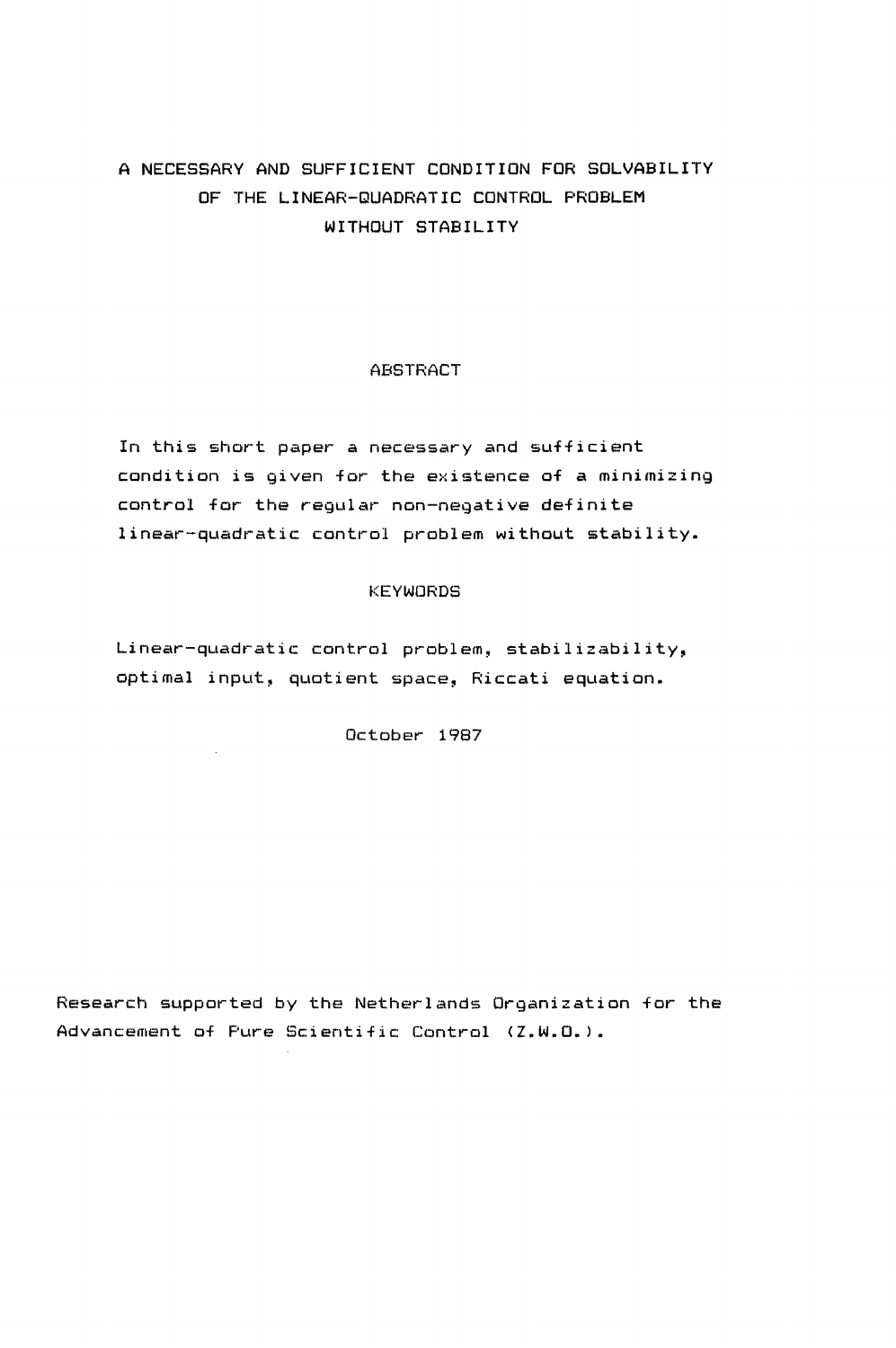#### **1.** Introduction

In order to solve the regular non-negative definite linear-quadratic control problem without stability, one commonly preassumes stabilizability of the system  $\Sigma$ , described by the quadruple CA, B, C, D) ([1, Props. 9, 10J). The sufficiency of (A, B)-stabilizability for the existence of the optimal input being known ([lJ), it is clear that this condition is not necessary (take for instance a system with transfer function identically zero).

Here we will show that for every initial state the infimum of the cost criterion over the space of locally square integrable inputs is finite if and only if  $(\overline{A}_0, \overline{B})$  is stabilizable, where  $\overline{A}_0$  and  $\overline{B}$  are the quotient maps of  $A_0 = A - B(D^*D)^{-1}D^*C$  and  $B$ w.r.t. the quotient space  $\mathbb{R}^n / \mathcal{V}(\mathcal{L})$  ( $\mathbb{R}^n$  denotes the n-dimensional state space). The linear subspace  $V(\mathcal{L})$  is the weakly unobservable subspace (also called the output nulling subspace, see e.g. [2, Def. 3.8J and [lJ). In addition, it will turn out that in case of  $(\overline{A}_0, \overline{B})$ -stabilizability the optimal control exists and is unique.

Moreover it will follow directly from the foregoing that the Algebraic Riccati Equation has a positive semi-definite solution if and only if  $(\tilde{A}_0, \ \tilde{B})$  is stabilizable. This result is of interest since most articles dealing with these equations start from sufficient conditions for the existence of a solution. The condition presented here indeed covers such pathological cases as the one mentioned above.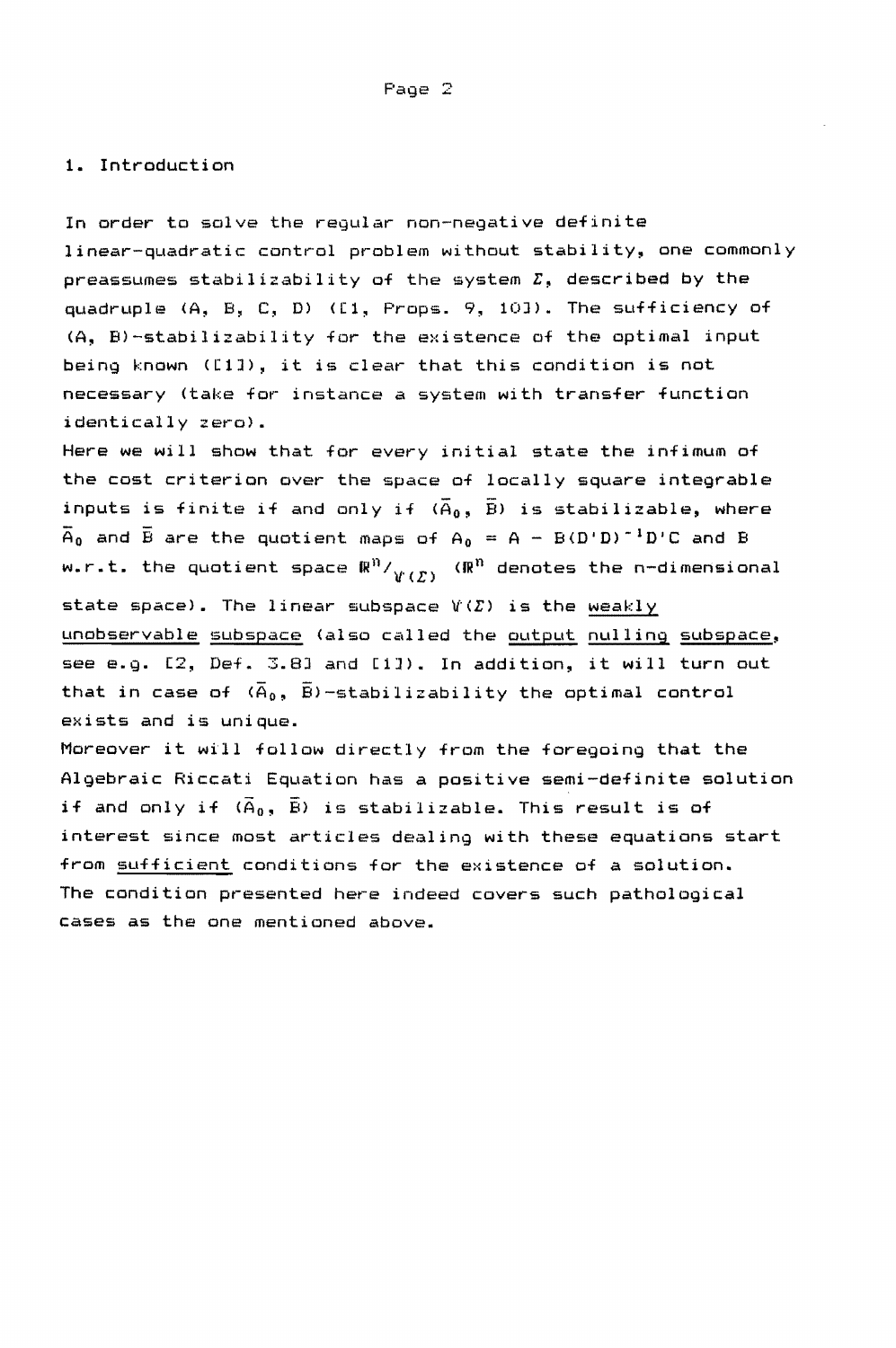2. Preliminaries

Consider the finite-dimensional linear time-invariant system  $\Sigma$ :<br> $\dot{x} = Ax + Bu, x(0) = xa.$  (2.1a)  $\dot{x}$  = Ax + Bu,  $\times$  (0) =  $\times_0$ ,  $y = Cx + D u,$  (2.1b) with D left invertible, and the quadratic cost criterion  $J(x_0, u) = \int_0^{\infty} y' y' dx$ (2.2) Here  $x(t) \in \mathbb{R}^n$  and  $u(t)$ ,  $y(t)$  are  $m-$ , r-dimensional real vectors, respectively. If  $\boldsymbol{\ell}_{2}^\mathsf{m}$ ,  $_{1 \texttt{OC}}(\mathbb{R}^+)$  denotes the space of m-vectors whose components are locally square integrable over  $\mathbb{R}^+$ , then we state the non-negative definite linear-quadratic control problem without stability (LQCP)<sup>-</sup> as follows. Define for every  $x_0$  $J^-(x_0) := \inf{J(x_0, u) \mid u \in \ell_{2}^m \atop 0 \leq \ell_{2}^m \log(\mathbb{R}^+)}$  (2.3) (LQCP)<sup>-</sup>: Determine for every initial state J<sup>-</sup>( $x_0$ ) such that it is finite and compute an optimal control, if it exists. We will call  $(LQCP)^{-}$  solvable if  $(2.3)$  is finite for all  $x_0$ . Indeed it is well known (see e.g. [1]) that in case of (A, B)-stabilizability the optimal control actually exists and is unique. More precisely, if (A, B) is stabilizable then it holds that  $J^-(x_0) = x_0 K^* x_0$ (2.4) with the real symmetric matrix  $K^-$  being the smallest positive semi-definite solution of the Algebraic Riccati Equation  $O = C'C + A'K + KA - (KB + C'D) (D'D)^{-1} (B'K + D'C) \cdot (2.5)$ Furthermore, the optimal control exists for all  $x_0$  and it is given by the feedback law  $\mu = -(D^{\dagger}D)^{-1}(B^{\dagger}K^+ + D^{\dagger}C)x$  (2.6) See also [2], [5], [6].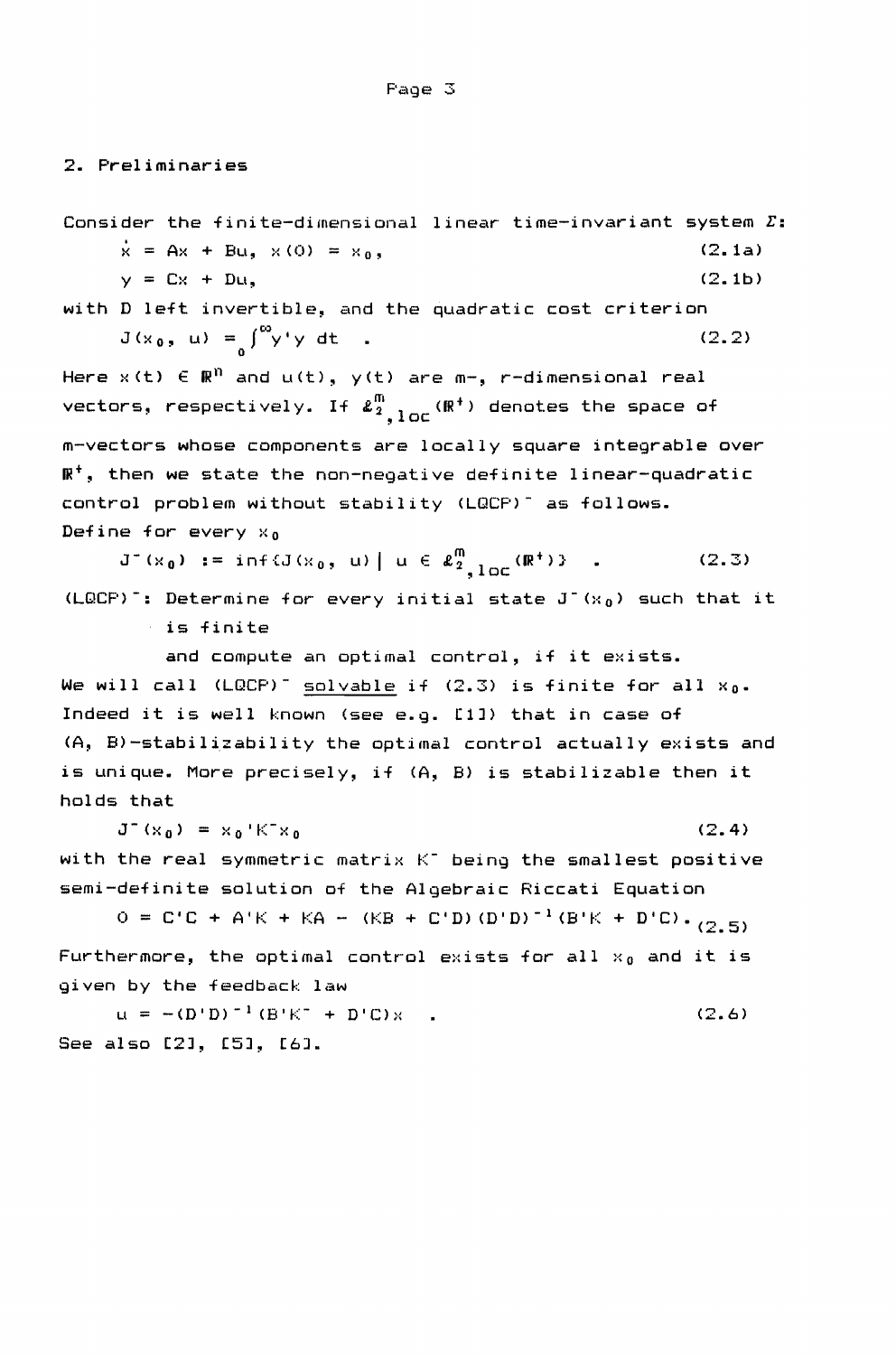In this paper we will "replace" the (A, B)-stabilizability by a "reduced order" stabilizability assumption that will prove to be both sufficient and necessary for solvability of (LQCP)<sup>-</sup>. In addition, we will see that we only have to deal with a "reduced order" Riccati Equation instead of with (2.5): our equation will be of dimension (n - dim $(Y(Z)) \le n$ 

We will need the next definitions. If A:  $\mathbb{R}^n \to \mathbb{R}^n$  is a linear map and f is an A-invariant subspace, then we introduce the induced  $\overline{\text{map}}$   $(\overline{X} := \mathbb{R}^n /_{\varphi})$   $\overline{A} : \overline{X} \to \overline{X}$  defined by  $\overline{A} \ \overline{x} \ \mathbf{i} = \overline{A} \overline{x}$ with  $\overline{x} = x + r$ . Analogously, if B is a linear map from input space to state space, then we define the map  $\bar{B}$  from input space to quotient space  $\overline{X}$  by  $\overline{B}$  u :=  $\overline{Bu}$ . Finally, the weakly unobservable subspace  $Y(\Sigma)$  turns out to play an important role. We recall that it is the subspace of points  $x_0$  for which there exists a smooth input such that the resulting

output is identically zero ([2, Def. 3.8l, [3, Def. 3.6]).

Our result now runs as follows. First we show that  $V(\Sigma)$  is A<sub>0</sub>-invariant with  $A_0 = A - B(D^T D)^{-1} D^T C$ . Thus  $\overline{A}_0$  and  $\overline{B}$  are defined w.r.t.  $\mathbb{R}^n/_{V(\mathcal{L})}$  and our claim then reads:

(LQCP)<sup>-</sup> is solvable  $\Leftrightarrow$  ( $\tilde{A}_0$ ,  $\tilde{B}$ ) is stabilizable.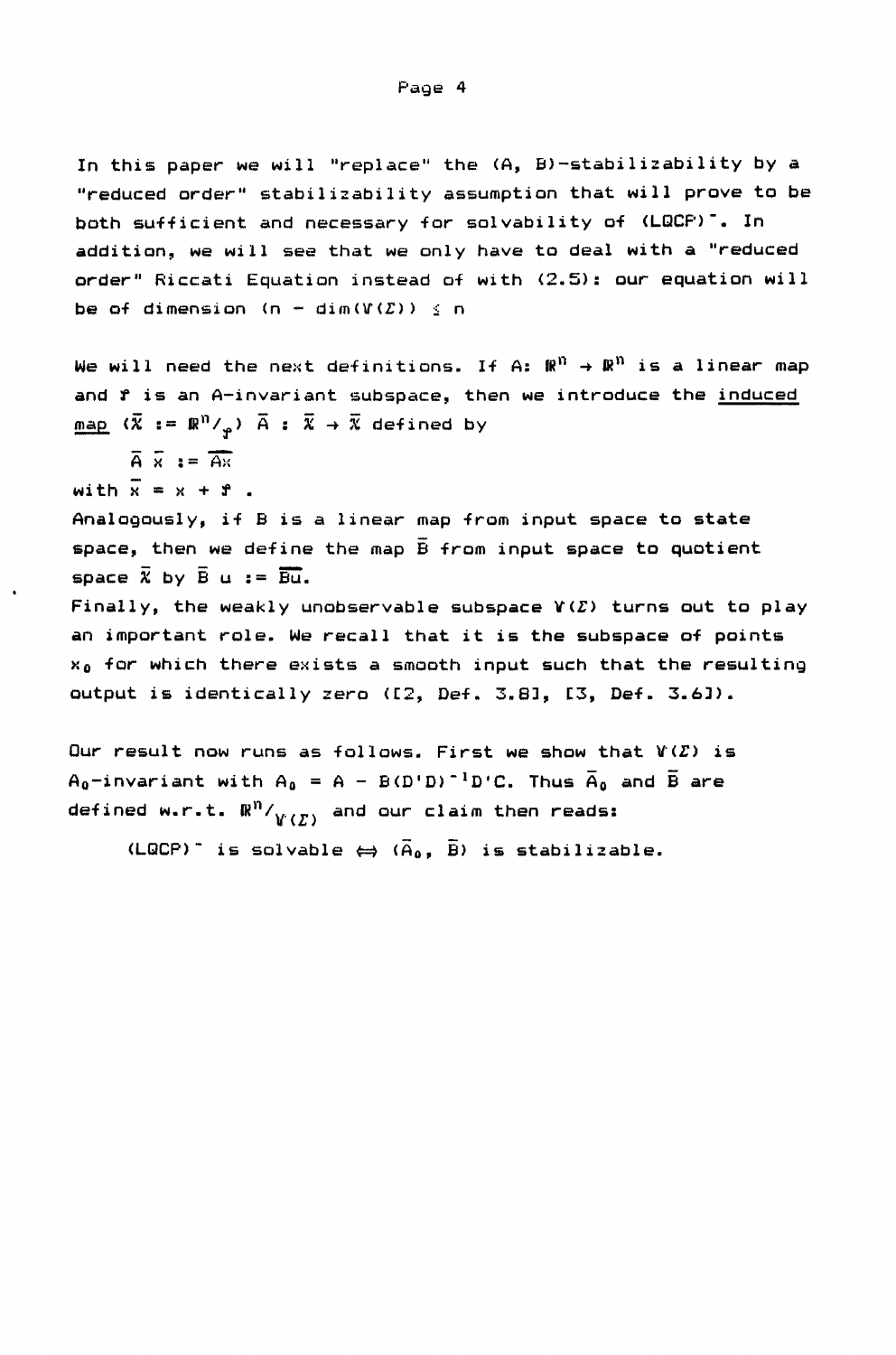#### 3. The result

We start with computing  $V(\Sigma)$ . We split up the output y in the following way. Write  $D = UG$ , with U left orthogonal and G invertible (Gram-Schmidt). If  $U^{\parallel}_{\mathsf{C}}$  is left orthogonal and such that [U, U<sub>C</sub>] is both orthogonal and invertible, then for y<sub>1</sub> := U'y and  $y_2 := U_C^{\dagger} y$  we find  $y_1 = U'$  Cx + Gu, (3.1a) (3.1b)  $y_2 = U_c^{\dagger}C_x$ Applying the preliminary feedback  $u = - 6^{-1}U'Cx + v$ (3.2) in (2.1a) and (3.1a) then yields  $\dot{x} = A_0x + Bv$ ,  $x_0$ , (3.3a)  $y_1 = Gv$ , (3.3b)  $y_2 = U^{\dagger}_C C x$ , (3.3c) with  $A_0 = A - BG^{-1}U'C = A - B(D'D)^{-1}D'C$ . (3.3d)

#### Lemma.

$$
V(Z) = \langle \ker(C_0) | A_0 \rangle
$$
  
with C<sub>0</sub> = (I - D(D'D)<sup>-1</sup>D')C. (3.5)

Proof. If  $y_1 = 0$  and  $y_2 = 0$  then  $x_0 \in \leftarrow$  ker  $(U'_C C) |A_0|$  > and conversely. Then the claim follows from the observation that  $\ker(U_C^+) = \ker(U_C^+)$  and  $U_C^+ = (I - UU^+) = (I - D(D^+D)^{-1}D^+)$ .

#### Corollary.

```
V(E) is A_0-invariant.
```
Then define  $\bar{x} := \Re^n / \frac{y(x)}{x(x)}$  and let  $\bar{A}_0$ ,  $\bar{B}$  be the induced maps as defined above.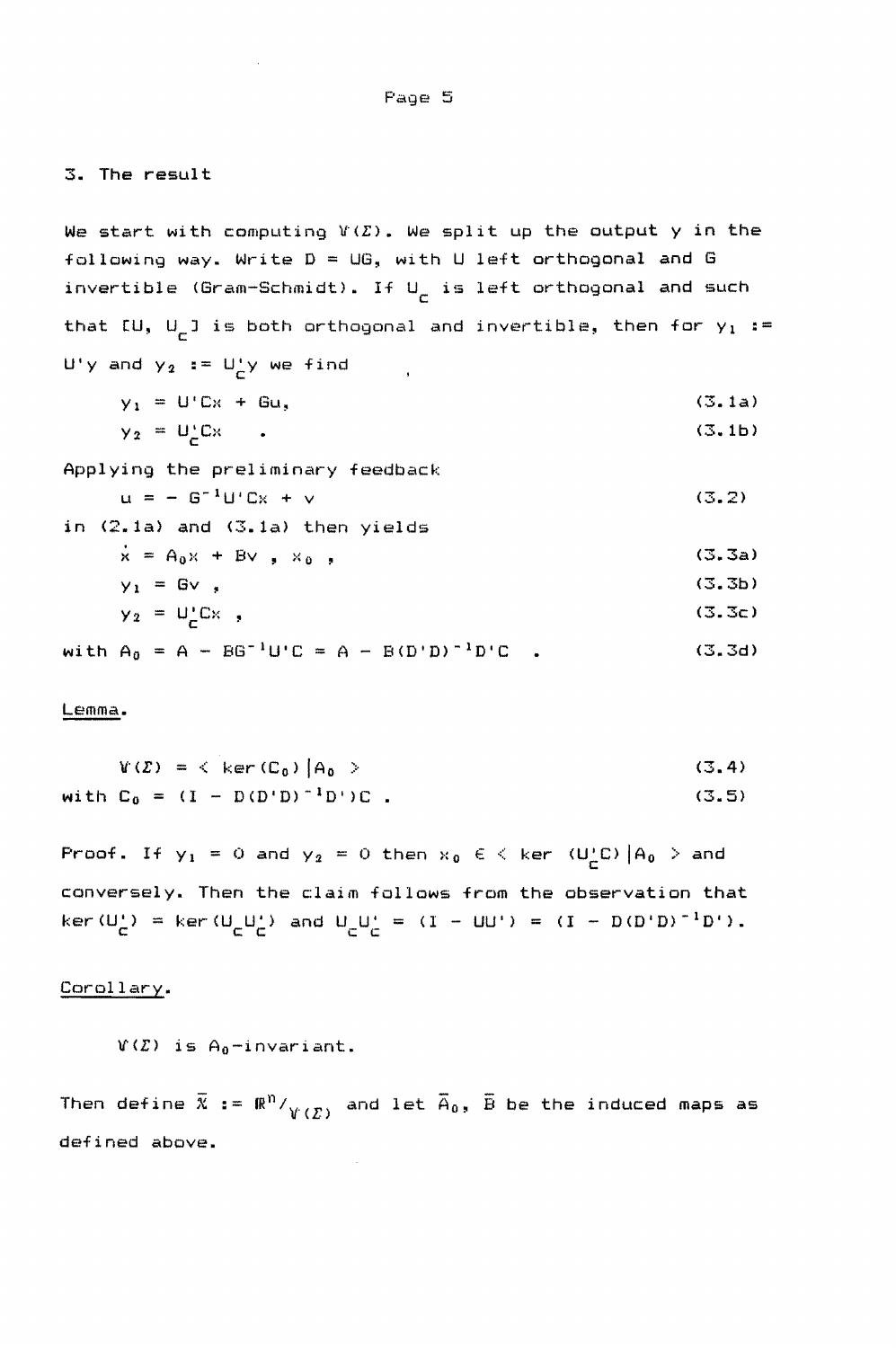Page 6

THEOREM.

(LQCP)<sup>-</sup> is solvable  $\Leftrightarrow$   $(\overline{A}_0, \overline{B})$  is stabilizable.

Proof. Consider (3.3) and let  $X_2$  be a subspace such that  $V(\mathcal{Z})\oplus X_2$ =  $\mathbb{R}^n$ . Then the equations in (3.3) transform into

$$
\begin{bmatrix} \dot{x}_1 \\ \dot{x}_2 \end{bmatrix} = \begin{bmatrix} A_{011} & A_{012} \\ 0 & A_{022} \end{bmatrix} \begin{bmatrix} x_1 \\ x_2 \end{bmatrix} + \begin{bmatrix} B_1 \\ B_2 \end{bmatrix} \vee , \begin{bmatrix} x_{01} \\ x_{02} \end{bmatrix} , \qquad (3.6a)
$$
\n
$$
y_1 = Gy \qquad (3.6b)
$$

$$
y_1 = Gv, \t\t (3.6b)
$$
  

$$
y_2 = [0 \t 0 \t C_2] \begin{bmatrix} x_1 \\ x_2 \end{bmatrix}, \t\t (3.6c)
$$

with  $(C_2, A_{0,2,2})$  observable. In addition,

$$
J(x_0, u) = \int_0^{\infty} [v'G'G' + x_2'C_2'C_2x_2] dt
$$
 (3.6d)

Hence we establish from  $(3.6)$  that for solving  $(LQCP)^{-1}$  we may confine ourselves to the subsystem .

$$
\dot{x}_2 = A_{022}x_2 + B_2v, x_{02},
$$
 (3.7a)

$$
y_1 = Gv
$$
,  $y_2 = C_2x_2$ . (3.7b)

Now assume that  $(A_{0,2,2}, B_2)$  is stabilizable. Then the solution of  $(LQCP)^{-1}$  runs in the same manner as in  $(2.4)-(2.6)$ :

$$
J^{-}(x_0) = x_{02} * K_{22} * x_{02}
$$
 (3.8)

with  $K_{2,2}$  the smallest positive semi-definite solution of the reduced order Riccati Equation (dimension  $n - dim(V(\mathcal{L}))$ 

$$
0 = C_2 C_2 + A_{0,2,2} C_2 + K_{2,2,2} A_{0,2,2} +
$$

$$
-K_{2,2}B_{2}(D'D)^{-1}B_{2}K_{2,2}.
$$
 (3.9)

Moreover,  $x_{0,2}$ 'K<sub>22</sub><sup>-</sup> $x_{0,2}$  =  $x_0$ 'K<sup>-</sup> $x_0$  and the optimal control u<sup>-</sup> is given by the feedback

 $u^{\dagger} = - (D^{\dagger}D)^{-1}D^{\dagger}Cx + v^{\dagger}$  (3.10) with  $v^+ = - (D^*D)^{-1}B_2(K_{2,2}^{-1}X_2 = - (D^*D)^{-1}B^*K^*X$ , recall (3.2). Also, due to the  $(C_2, A_{0,2,2})$ -observability,  $K_{2,2}$  is the only positive semi-definite solution of (3.9) and the resulting closed-loop matrix for  $x_2$ ,

 $A_{022}$  =  $A_{022}$  =  $B_2(D'D)^{-1}B_2K_{22}$  ,  $(3.11)$ is asymptotically stable ([1], [2], [5]). Thus the optimal  $x_2$ ,  $x_2^-$ , tends to zero for large t. Observe that even  $K_{2,2}^+ > 0$ .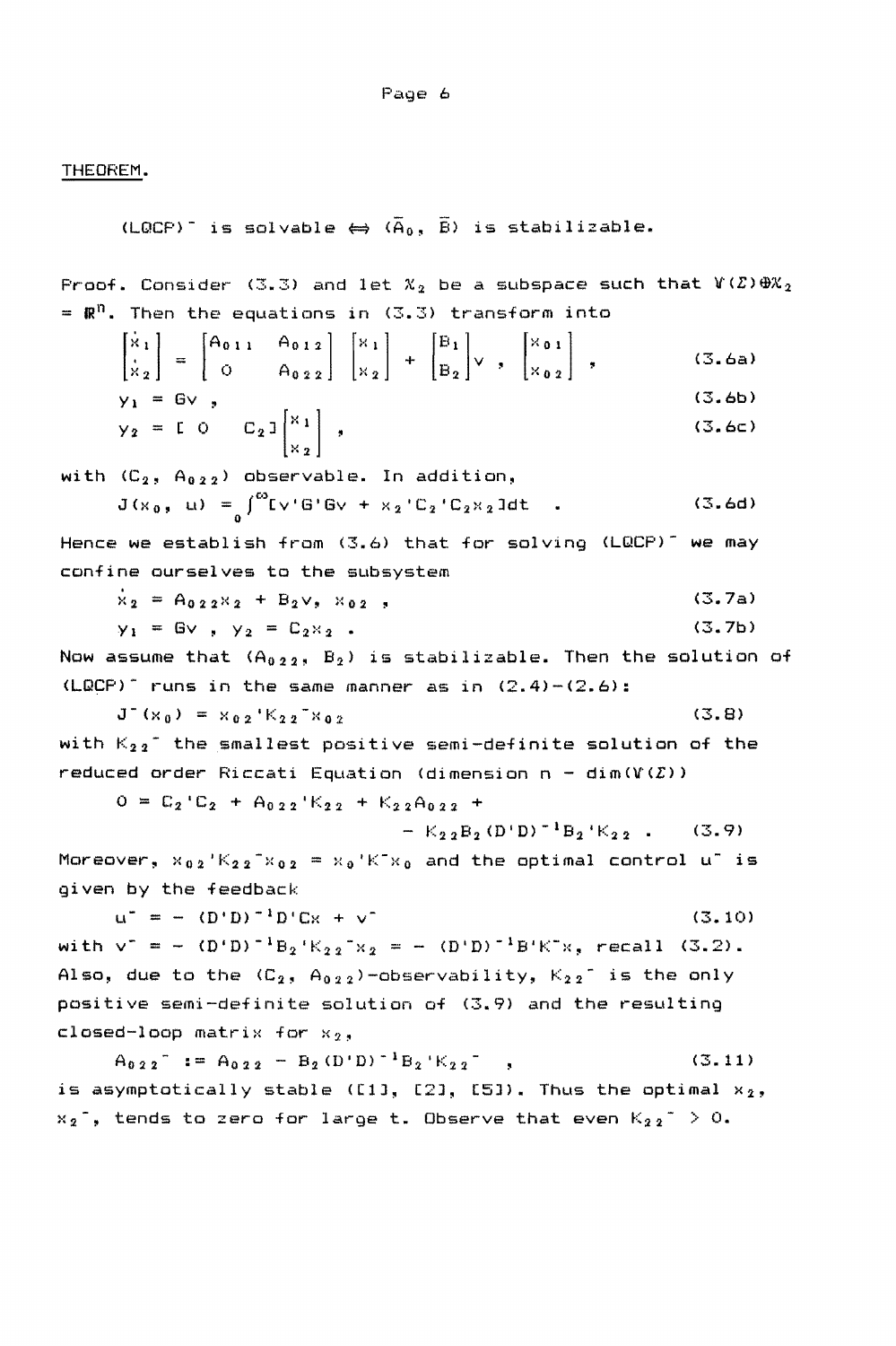```
Conversely, suppose that for every x_0 a control u* exists such
that J(x_0, u*) < \infty.
Then instead of the infinite horizon case consider the finite 
horizon problem (T > 0)Find 
        J(x_0, T) := \inf \{J(x_0, u, T) | u \in \pounds_2^m(\Omega, T) \},
       and compute, if it exists, the optimal input. 
Here, of course, J(x_0, u, T) = \int_0^T y' y' dt. For every T the
solution of this problem is ([5J, [6J) 
       J(x_0, T) = x_{02}'K_{22}(T)x_{02}with K_{2,2}(T) the solution of the Riccati Differential Equation
       \dot{K}_{2,2}(t) = C_2 C_2 + A_{0,2,2} K_{2,2}(t) + K_{2,2}(t)A_{0,2,2} +
                           - K_{22} (t) B_2 (D' D)^{-1} B_2 'K_{22} (t),
      K_{2,2}(0) = 0,
see (3.7). Now 
       x_{0,2}'K<sub>22</sub> (T)x_{0,2} \leq J(x_0, u^* - 1) \leq J(x_0, u^*)and since K_{2,2} (t) \geq 0 (t \geq 0) and non-decreasing for increasing
t, we may conclude that \tilde{K}_{2,2} := lim K_{2,2} (T) exists. This means
                                           T→∞
that \widetilde{K}_{2,2} is a positive semi-definite solution of (3.9). Now let
K_{2,2} be an arbitrary solution of (3.9). Then, by completing the
square, one easily establishes that ((3.6))
       J(x_0, u, T) = \int_0^T Lv'G'Gv + x_2'C_2'C_2x_2Jdt =\int<sup>T</sup>Ev' + x<sub>2</sub>'K<sub>22</sub>B<sub>2</sub>(D'D)<sup>-1</sup>J(D'D)Ev + (D'D)<sup>-1</sup>B<sub>2</sub>'K<sub>22</sub>x<sub>2</sub>Jdt
       ^{\circ}+ x_{02}'K_{22}x_{02} + x_2'(T)K_{22}x_2(T)
Thus, for u = - (D^T D)^{-1} D^T C x + \sqrt{w} with v = - (D^T D)^{-1} B_2^T K_{22}X_2,
J(x_0, u, T) = x_{02}^{-1}K_{22}x_{02} - x_2^{-1}(T)K_{22}x_2(T) \geq x_{02}^{-1}K_{22}(T)x_{02} from
which we conclude: 
 (a) the feedback law with K_{2,2} = \widetilde{K}_{2,2} is optimal for (LQCP)<sup>-</sup>;
 (b) if K_{22} is an arbitrary <u>positive semi-definite</u> solution
      of (3.9), then K_{2,2} \ge K_{2,2} (x<sub>2</sub>' (T)K_{2,2}x<sub>2</sub>(T) always \ge 0).
```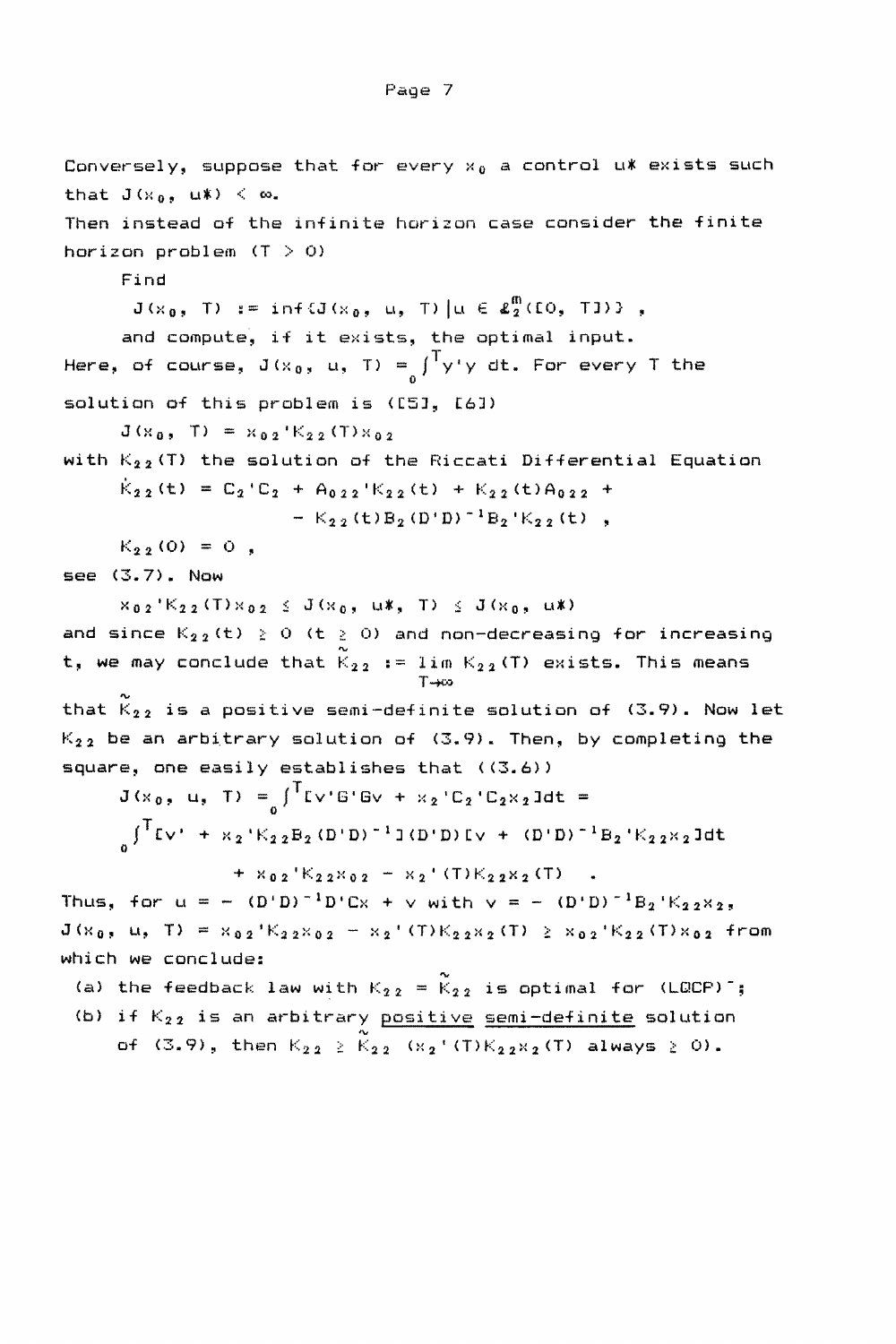Hence we again conlude from the  $(C_2, A_{0,2,2})$ -observability that there is a feedback law for v such that the resulting closed-loop matrix for  $x_2$  is asymptotically stable (namely  $v = - (D^T D)^{-1}B_2'(\widetilde{K}_{2,2} \times_2)$ . Or, in other words,  $(A_{0,2,2}, B_2)$  is stabilizable. This completes the proof (I am indebted to Professor M.L.J. Hautus for the last part).

#### COROLLARY 1.

Let  $(\overline{A}_0, \overline{B})$  be stabilizable. Then  $J^-(x_0)$  = min{ $J(x_0, u)$  u E  $\ell_{2}^{m}$  10c( $\mathbb{R}^+$ ), u such that  $(x / \gamma(\zeta)) (\infty) = 0$  .

Proof. See the first part of the proof for the Theorem.

#### COROLLARY 2.

There exists a positive semi-definite solution of the Algebraic Riccati Equation (2.5)  $\leftrightarrow$  ( $\overline{A}_0$ , B) is stabilizable.

Proof. To start, observe that every solution  $K_{2,2}$  of (3.9) corresponds to a solution  $K$  of  $(2.5)$  with matrix representation  $\mathsf{I}$ 0 o w.r.t. the new basis (see  $(3.6)$ ). Hence if ( $\vec{A}_0$ ,  $\vec{B}$ ) is stabilizable, then  $\left[ \begin{array}{cc} \text{O} & \text{O} \\ \text{O} & \text{K}_{2,2} \end{array} \right]$ , with  $\text{K}_{2,2}$  the unique positive definite solution of (3.9), corresponds to a positive semi-definite solution of (2.5).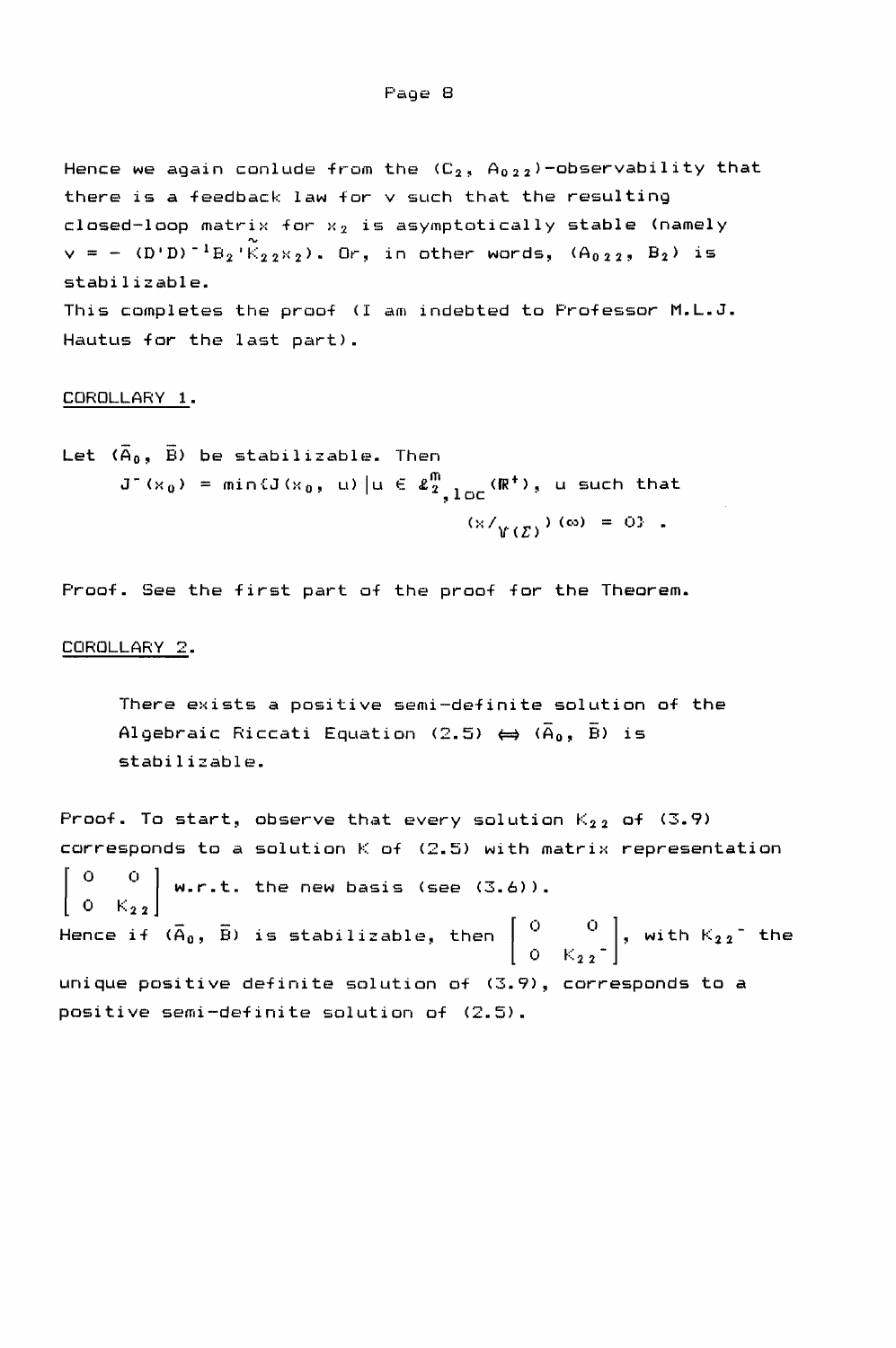Conversely, for every real symmetric K satisfying (2.5) we may write for the finite horizon cost criterion (see the second part of the proof for the Theorem)

 $J(x_0, u, T) = \int_0^T [u' + x'(C'D + KB)(D'D)^{-1} J(D'D)].$  $[u + (D'D)^{-1} (B'K + D'C) \times Jdt +$  $x_0$ <sup> $kx_0 - x'$  (T) Kx (T) ,</sup>

from which we conclude that for  $K \geq 0$  there is an input u\* such that  $J(x_0, u^*) < \infty$  (namely  $u^* = - (D^*D)^{-1}(B^*K + D^*C)x$ ; note again that  $x^+(T)Kx(T)$  is always  $\geq 0$ ). But then, by following the line of the second part of the proof for the Theorem, we establish that  $(\overline{A}_0, \overline{B})$  is stabilizable.

#### Remarks.

- **1.** Corollary 1 is also proven in [4, Prop. 3.3].
- 2. Note that the smallest positive semi-definite solution Kof (2.5) has w.r.t. the new basis the matrix representation  $\begin{bmatrix} 0 & 0 \\ 0 & K_{0.5} \end{bmatrix}$  since  $V(\mathcal{L}) = \ker K^-$  (K<sub>22</sub><sup>-</sup> is the unique positive  $O - K_{2,2}$

definite solution of (3.9».

- $3$  For standard problems  $(C/D = 0)$  it follows that  $Y(E) =$  $\langle$  ker(C)  $|A| >$  and  $A_0 = A$ . Thus  $\overline{X} = \mathbb{R}^n / \sqrt{R}$  ker(C)  $|A| >$  and the conditon in the Theorem becomes:  $(\overline{A}, \overline{B})$  is stabilizable.
- 4. From Corollary 2 we establish as a by-result that (2.5) has both a positive semi-definite and a negative semi-definite solution if and only if  $(\overline{A}_0, \overline{B})$  is controllable. Note that indeed even for a Riccati Equation of the form

 $Q = A'K + KA - KBB'K$ 

(which has both a solution  $\geq$  0 and  $\leq$  0, namely K  $\equiv$  0) this condition is trivially satisfied.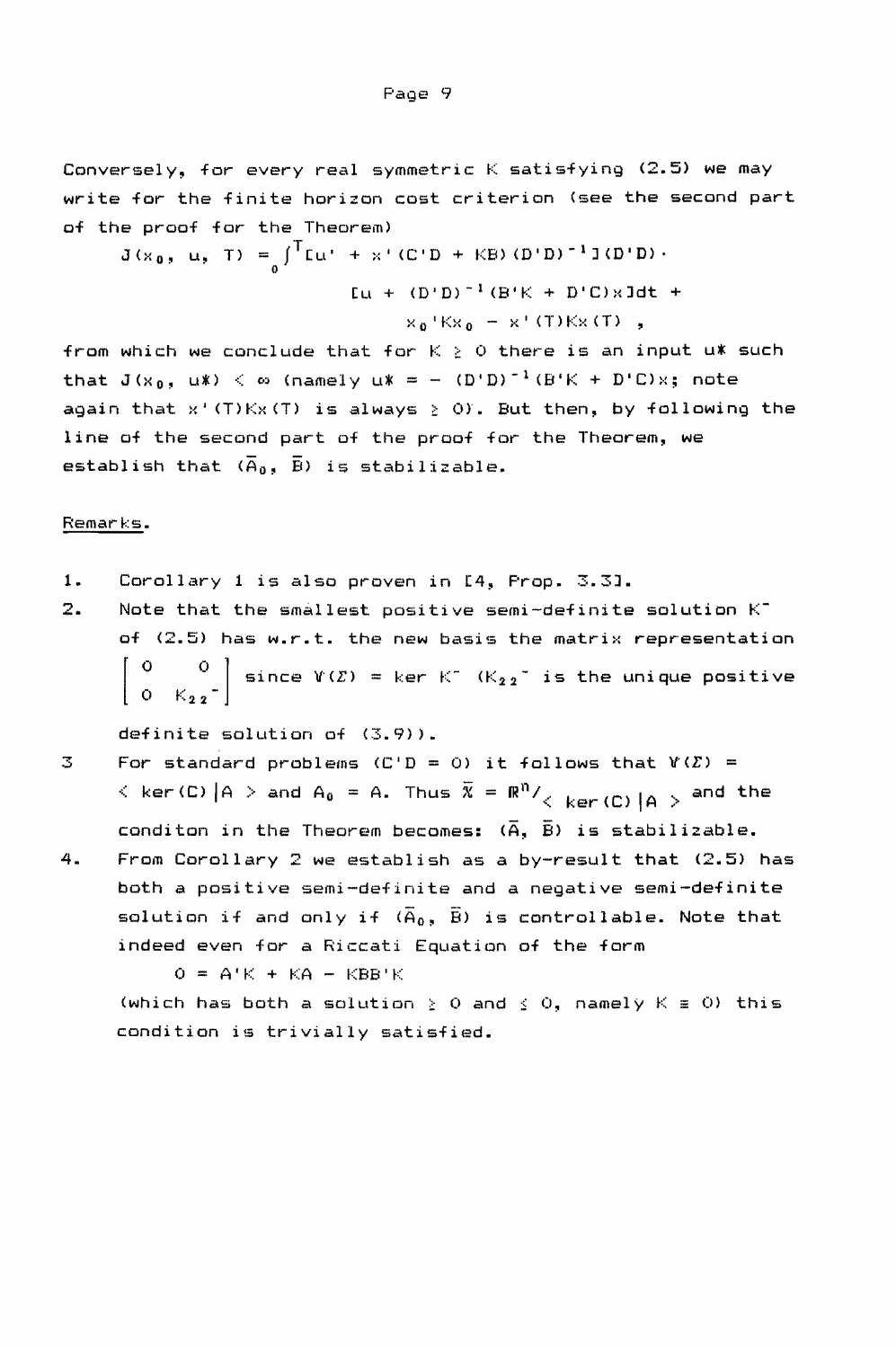5. The Theorem stated in this article for a regular (LQCP)- (ker(D) = 0) can be generalized for the singular (LQCP)<sup>-</sup>, i.e. the case that ker(D)  $\neq$  0. Using the terminology in C3J, we have the following. If  $V_{\mathcal{A}}(\Sigma) = V(\Sigma) + U(\Sigma)$ , where the latter subspace is defined in [3, Def. 3.3], and  $\overline{\chi}$  =  $\mathbb{R}^{\mathfrak{N}}/_{\mathfrak{U}^{\mathbb{N}}_{\mathbb{R}}(\mathcal{I})}$ , then the d necessary and sufficient condition for solvability of the (LQCP)- with 0 not left invertible is  $(\overline{A}_{\alpha_{n}}, \overline{B}_{\alpha_{n}})$  is stabilizable.

Here the matrices  $A_{\alpha_{\rm n}}$  and  $B_{\alpha_{\rm n}}$  are yielded by the

generalized dual structure algorithm, see [3, sec. 4].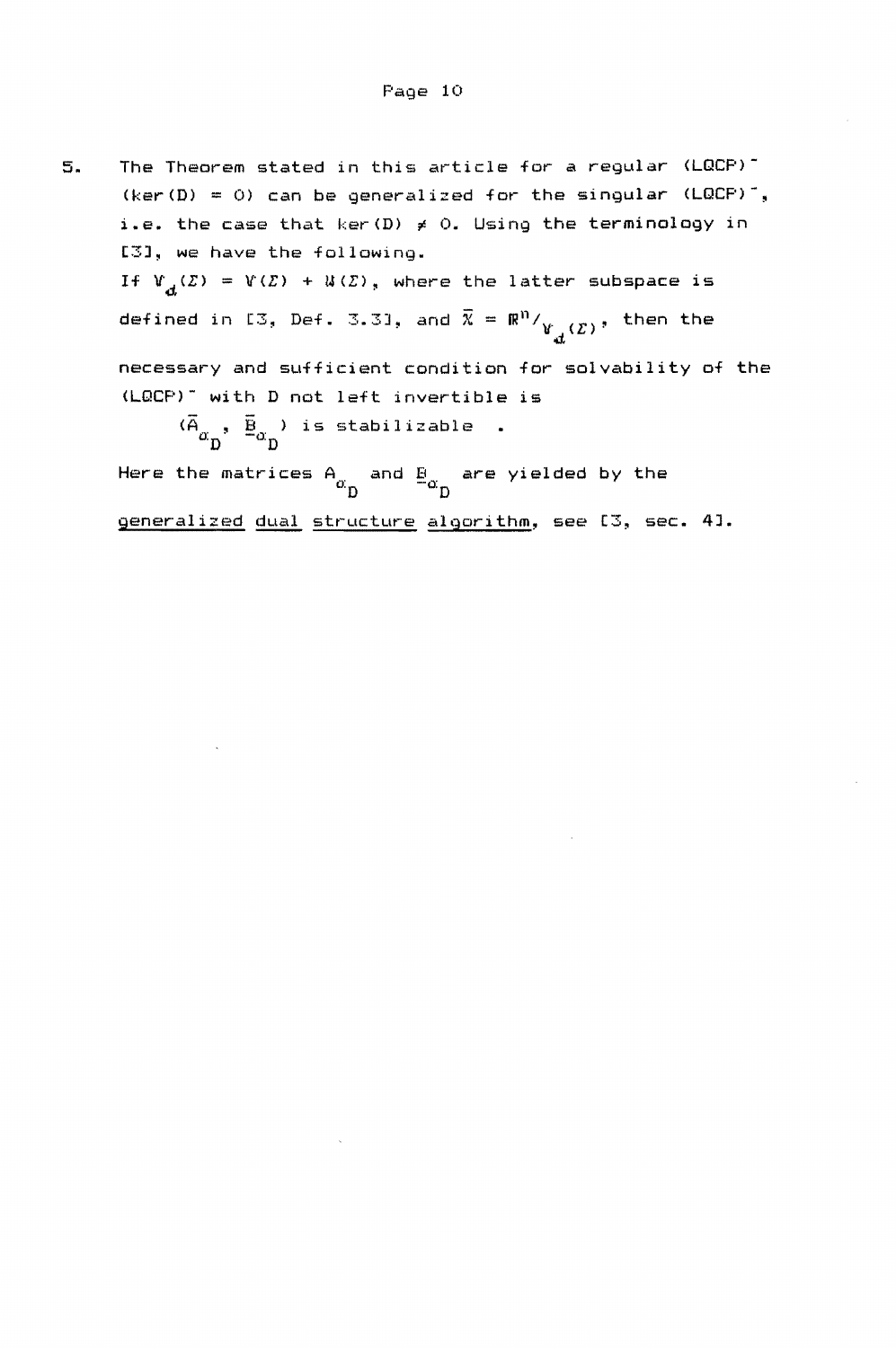Conclusion.

A necessary and sufficient condition for solvability of the linear-quadratic control problem without stability has been derived. This condition is given in terms of the original system coefficients and is furthermore necessary and sufficient for the existence of a positive semi-definite solution of the Algebraic Riccati Equation.